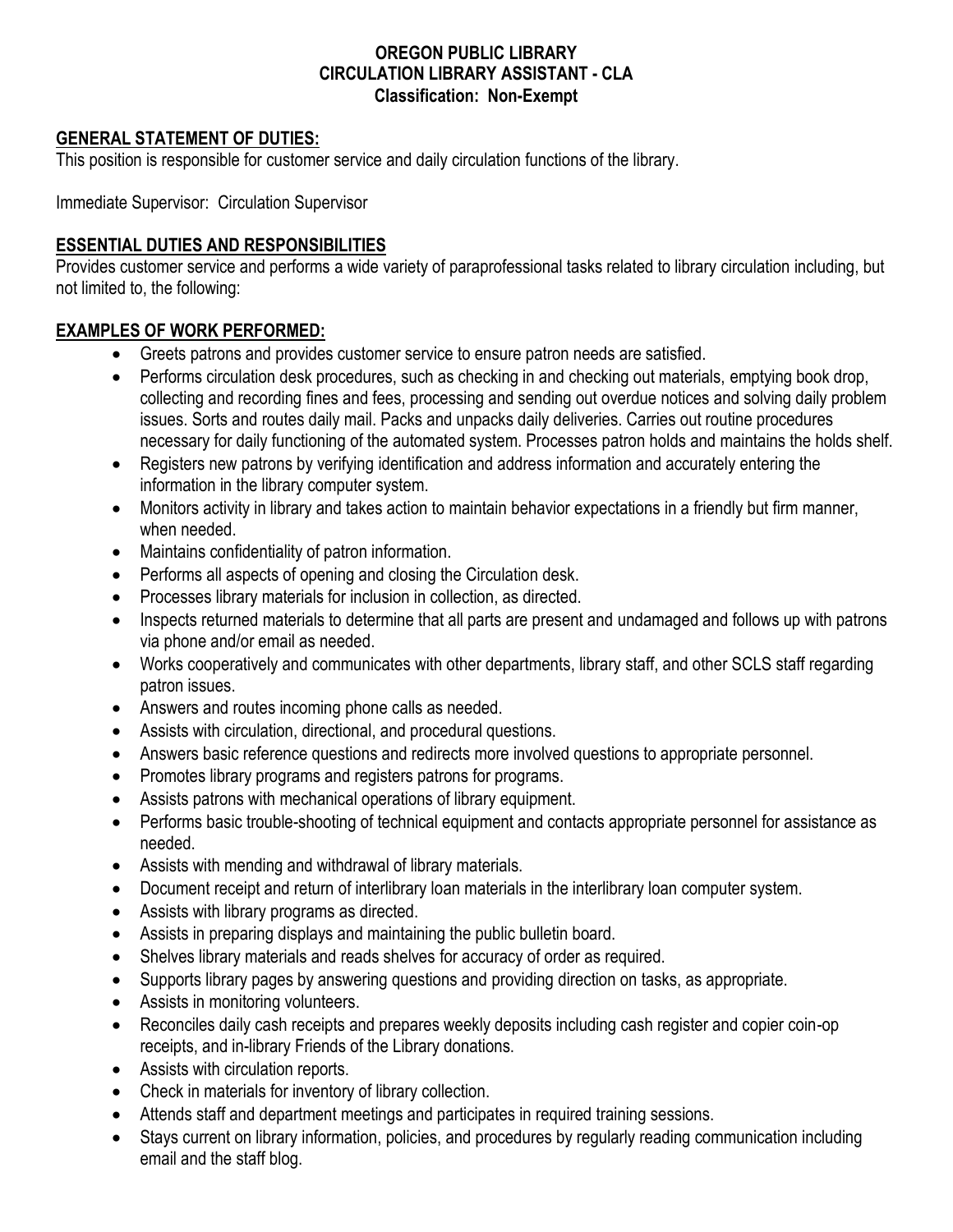- Completes light housekeeping tasks including dusting and cleaning, as needed.
- Performs other related duties as assigned.

### **KNOWLEDGE, SKILLS AND ABILITIES:**

- Ability to listen for understanding.
- Ability to keep accurate records and to follow procedures accurately.
- Ability to understand library policies and procedures and apply them to library operations.
- Ability to arrange library materials in alphabetic and numeric order.
- Ability to make decisions within stated guidelines and work independently in a wide variety of situations.
- Ability to communicate positively and effectively with the staff and the public.
- Computer experience and keyboarding skills essential.
- Willingness to maintain skills in above areas through active participation in continuing education.
- Excellent level of English verbal and written skills.

# **PHYSICAL REQUIREMENTS OF THE POSITION:**

- Sitting, standing, walking, kneeling, climbing, and stooping.
- Bending/twisting and reaching.
- Talking and hearing: use of the telephone.
- Far vision at 20 feet or further; near vision at 20 inches or less (with correction).
- Lifting and carrying: 50 pounds or less.
- Handling: processing, picking up and shelving books.
- Fingering: typing, writing, filing, sorting, shelving, and processing library materials.
- Pushing and pulling: objects weighing 60-80 pounds on wheels.

# **PERSONAL ATTRIBUTES:**

- Displays interest in continued learning and professional improvement.
- Possesses complete personal and professional integrity and honesty and have a genuine sense of professional ethics.
- Strong verbal and written communication skills.

# **MENTAL REQUIREMENTS OF THE POSITION:**

- Effectively communicate ideas and information in person, over the telephone, in writing, or by e-mail; has working knowledge of English grammar and spelling.
- Develop feasible, realistic solutions to problems, recommend actions designed to prevent problems from occurring, refer problems to supervisor when necessary.
- Effectively read and understand information contained in memoranda, reports, technical manuals, bulletins, etc.
- Effectively follow instructions from supervisor, verbally or in written form.
- Calculate basic arithmetic problems (addition, subtraction, multiplication, division) without aid of a calculator.
- Set priorities in order to meet assignment deadlines.
- Maintain composure during challenging patron interactions.

# **EQUIPMENT USED:**

 Computer, printers, receipt printer, photocopier, telephone, cash register, printing calculator, coin-op for photocopier, self-check machines, RFID related-equipment, scanner, die cut, laminator, book carts, and step stools.

### **ENVIRONMENTAL/WORKING CONDITIONS:**

- Inside work environment.
- Repetitive tasks with frequent interruptions.